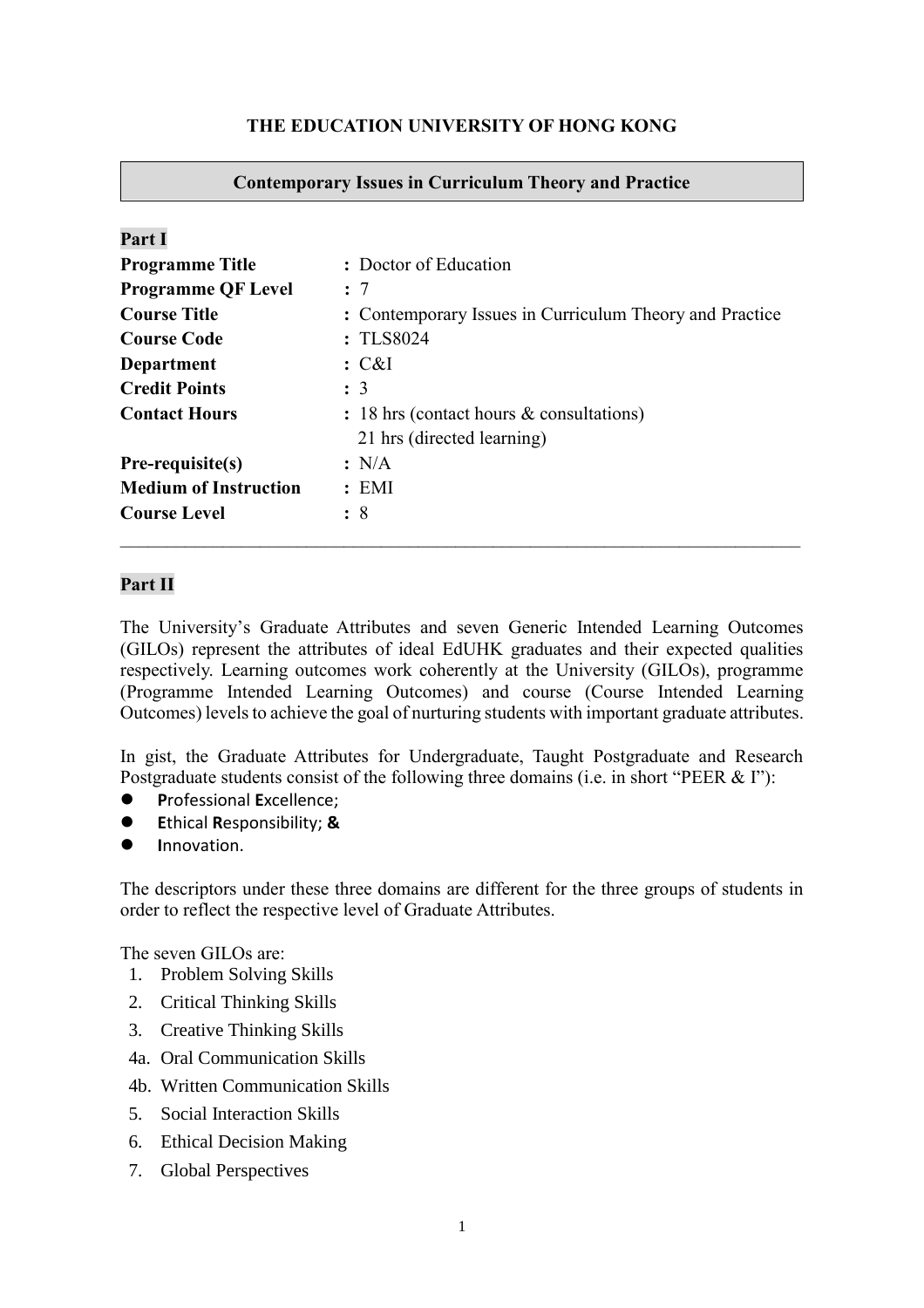# **1. Course Synopsis**

This course will prepare students to engage in a detailed investigation of contemporary issues and debates in curriculum theory and practice in different national jurisdictions. It will enable students to critically analyse and reflect upon major concerns relating to local and international developments in curriculum and how these affect localized practices in education today and in the future. The focus will be on identifying the key curriculum concerns of policy makers and practitioners locally and internationally and evaluating the approaches being employed to address these concerns.

# **2. Course Intended Learning Outcomes (CILOs)**

*Upon successful completion of this course, students will be able to:*

- $CLLO<sub>1</sub>$ : Identify socio-cultural and political issues impacting on curriculum
- $\text{CHO}_2$  : Articulate contemporary issues, concerns and debates in curriculum locally and across different national jurisdictions
- CILO<sup>3</sup> : Compare and account for similarities and differences in ideas, principles, priorities and policies across different national jurisdictions
- CILO<sup>4</sup> : Demonstrate the ability to analyse, evaluate and critically reflect upon major issues that define contemporary curriculum policy and practice, and implications for education today and in the future

# **3. Content, CILOs and Teaching & Learning Activities**

| <b>Course Content</b>                                                                                                                                                        | <b>CILOs</b>                   | <b>Suggested Teaching &amp; Learning</b><br><b>Activities</b>                                                                                       |  |
|------------------------------------------------------------------------------------------------------------------------------------------------------------------------------|--------------------------------|-----------------------------------------------------------------------------------------------------------------------------------------------------|--|
| Literature that can provide insights into<br>contemporary curriculum issues e.g.<br>assessment, the sociology of knowledge,<br>pedagogical approaches etc.                   | $CLLO1-4$                      | Access and search electronic<br>databases and identify key<br>literature on each issue;<br>Discussing and sharing with<br>$\bullet$<br>participants |  |
| Contextual and cultural issues that shape<br>these issues in different contexts, e.g. the<br>social, political and economic contexts<br>with their embedded cultural values. | $C LO2$                        | Group discussions and<br>evaluation                                                                                                                 |  |
| Nature and reasons for the approaches to<br>different curriculum issues in different<br>contexts                                                                             | C <sub>1</sub> LO <sub>3</sub> | Discussing and<br>reporting<br>literature reviews                                                                                                   |  |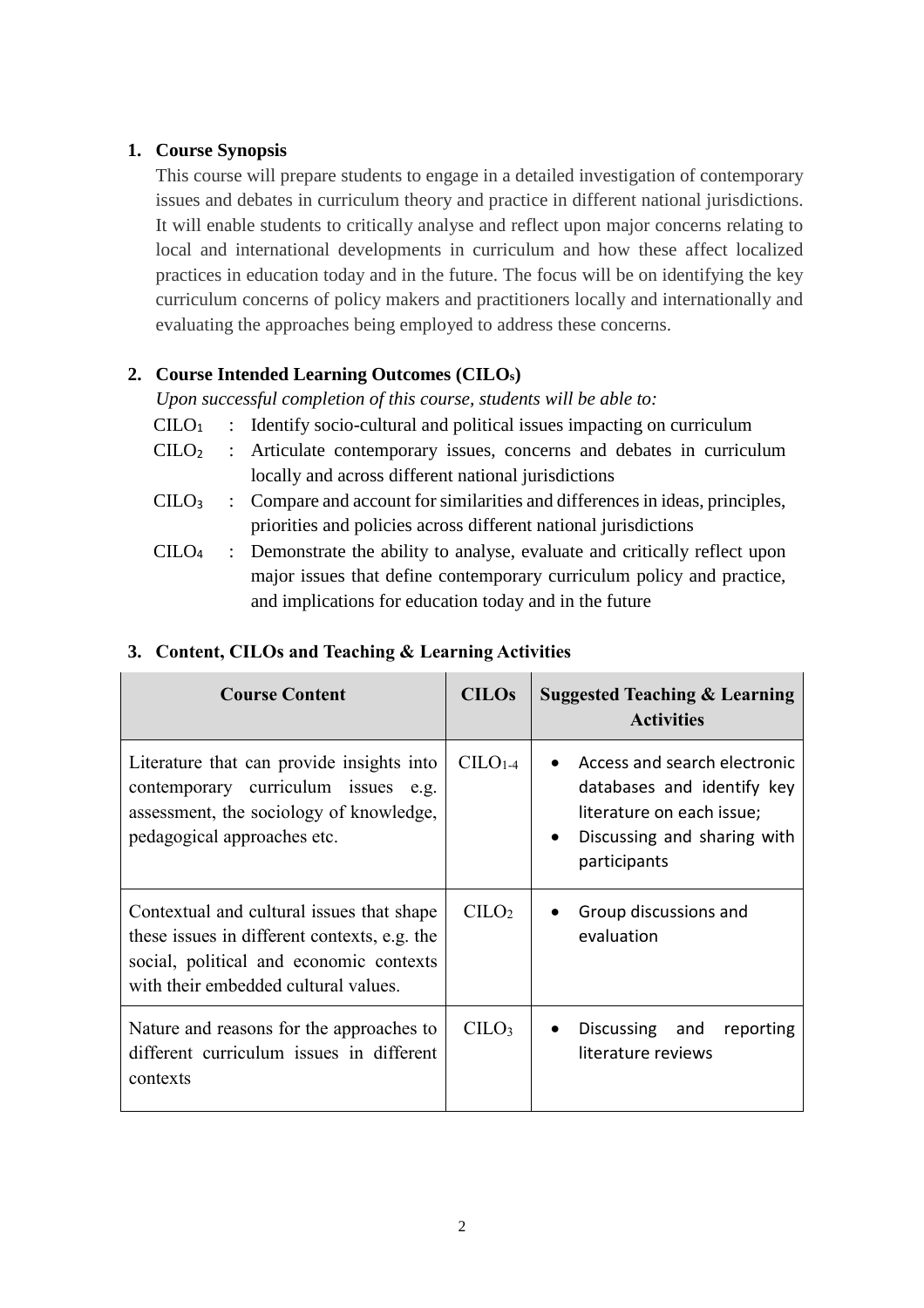| Rationales for local and international $\vert$ CILO <sub>2-4</sub> $\vert \bullet \right)$ Presentations to group for<br>policies and related practices relevant to | discussion |
|---------------------------------------------------------------------------------------------------------------------------------------------------------------------|------------|
| key issues in curriculum                                                                                                                                            |            |

#### **4. Assessment**

| <b>Assessment Tasks</b>                                  | Weighting $(\% )$ | CILO      |
|----------------------------------------------------------|-------------------|-----------|
| $3,000 - 4,000$ English words:                           | 100%              | $CILO1-4$ |
| Within at least two national / regional contexts,        |                   |           |
| critically review the systemic policies on an issue of   |                   |           |
| theoretical and/or practical concern in curriculum;      |                   |           |
| account for similarities and differences across contexts |                   |           |
| and discuss the implications for education today and in  |                   |           |
| the future. Prepare a comparative paper suitable for     |                   |           |
| publication in a high quality journal.                   |                   |           |

#### **5. Required Text(s)**

Nil

### **6. Recommended Readings**

- Connelly, F.M. & He, M.F. & Phillion, J.(Eds.) (2008). *The SAGE handbook of curriculum and instruction*. Los Angeles, CA: SAGE.
- Hattie, J. (2008). *Visible learning: A synthesis of over 800 meta-analysis relating to achievement*. New York: Routledge.
- He, M. F. & Schubert, W. (Eds.) (Forthcoming). The Oxford encyclopedia of curriculum studies*.* Oxford: Oxford University Press.
- Jackson, P. W. (Ed.) (1992). *Handbook of research on curriculum: a project of the American Educational Research Association.* New York: Macmillan.
- Kelly, A. V. (2009). *The curriculum: Theory and practice*. Thousand Oaks, CA: Sage.
- Kridel, C.A. (Ed.) (2010). *Encyclopedia of curriculum studies.* Thousand Oaks, CA: SAGE.
- Marsh, C. & Lee, J. C. K. (Eds.) (2014). *Asia's high performing education systems: The case of Hong Kong*. London & New York: Routledge.
- Marshall, J. D., Sears, J. T. & Schubert,W. H. (2000). *Turning points in curriculum: A contemporary American memoir*. Upper Saddle River, NJ: Merrill.
- Nelson, J., Palonsky, S. & McCarthy, M. (2013). *Critical issues in education : Dialogues and dialectics (8th ed.)*. Boston, Mass: McGraw Hill Higher Education.
- Noll, J. (2012). *Taking sides. Clashing views on educational issues (17th ed., expanded ed.).* Boston, Mass: McGraw-Hill Higher Education.
- Pinar, W. F. (Ed.) (2013). *International handbook of curriculum research.* Mahwah, NJ: Lawrence Erlbaum Publishers.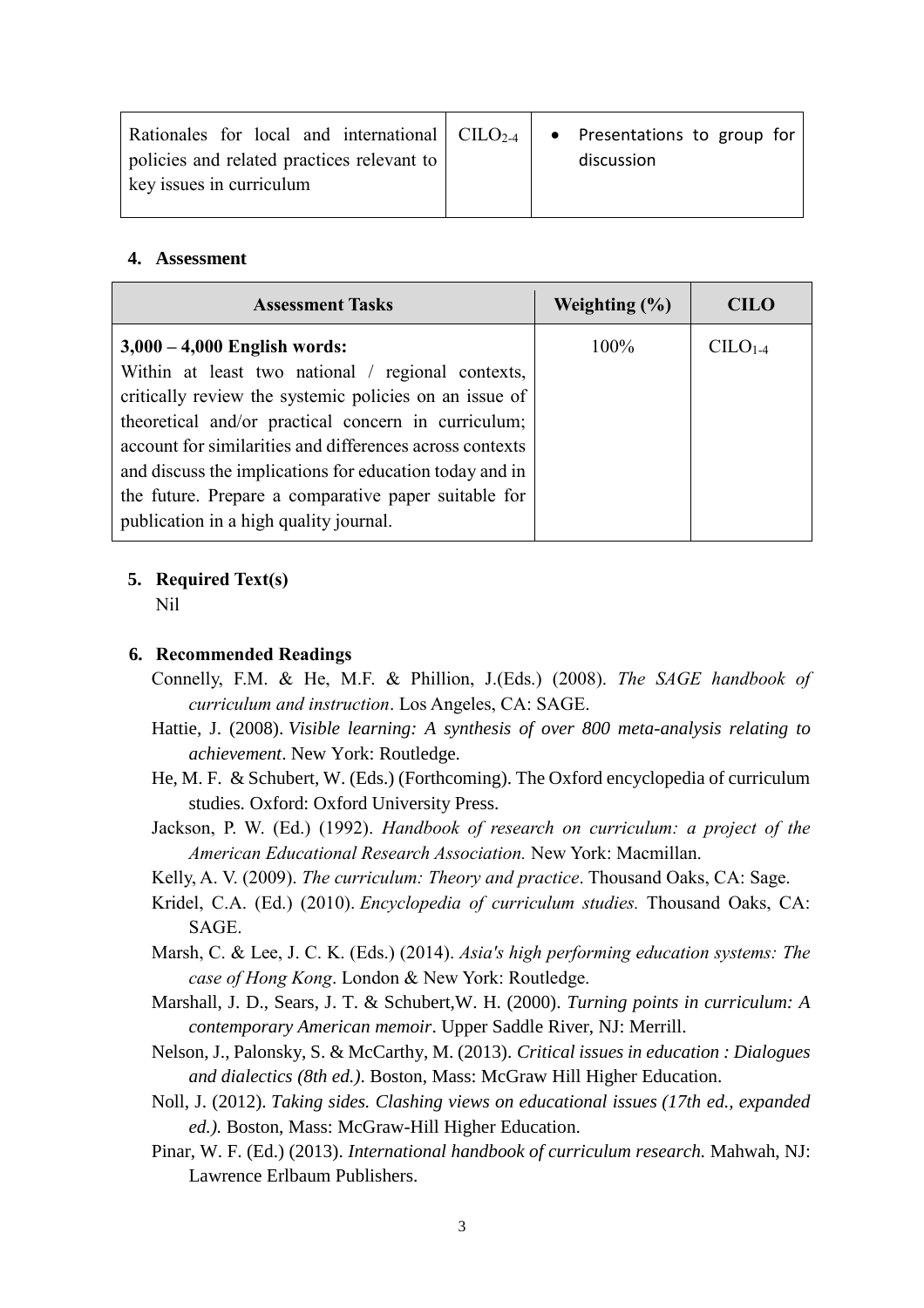- Pinar, W., Reynolds, W., Slattery, P. & Taubman, P. (1995). *Understanding curriculum: An introduction to the study of historical and contemporary curriculum discourses.* New York: Peter Lang.
- Posner, G. (2004). *Analyzing the curriculum (3rd ed.)*. Boston [Mass.]: McGraw-Hill.
- Reid, W., & Null, J. (2006). *The pursuit of curriculum: Schooling and the public interest.*  Greenwich, US: IAP.
- Schiro, M. (2013). *Curriculum theory : Conflicting visions and enduring concerns (2nd ed.).* Thousand Oaks, CA: SAGE.
- White, J. (2006). *The aims of school education*. London: Institute for Public Policy Research.
- Wyse, D., Hayward, L. & Pandya, J. (2016). *The SAGE handbook of curriculum, pedagogy and assessment.* London : SAGE.
- Yates, L. and M. Grumet (Eds.)(2011). *World yearbook of education 2011: Curriculum in today's world: Configuring knowledge, identities, work and politics*. London: Routledge.
- Young, M. (2008). *Bringing knowledge back in : From social constructivism to social realism in the sociology of education.* London: Routledge.

## **7. Relevant Websites**

Hong Kong, Curriculum Development Council <https://cd1.edb.hkedcity.net/cd/cdc/en/>

Hong Kong, Education Commission <https://www.e-c.edu.hk/en/home/index.html>

Hong Kong, Hong Kong Examinations and Assessment Authority <http://www.hkeaa.edu.hk/en/hkdse/>

中國人民共和國教育部 <http://www.moe.edu.cn/>

台灣教育部 <https://www.edu.tw/>

OECD, Directorate of Education <http://www.oecd.org/education/a-zindexofdirectorateforeducationwork.htm>

UNESCO, Education <http://www.unesco.org/new/en/education/>

U.S.A., Department of Education <https://www.ed.gov/>